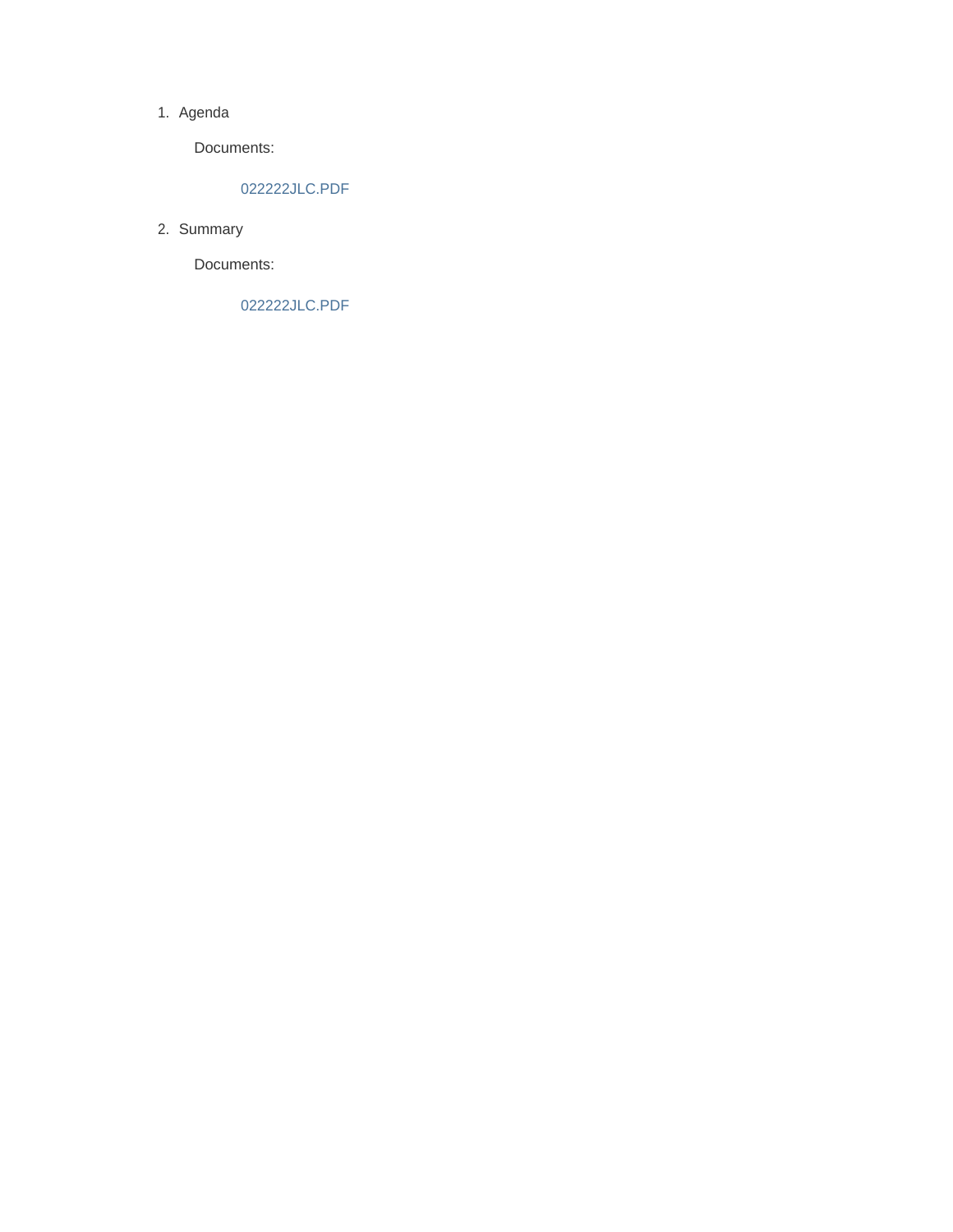

## **City of Marietta**

205 Lawrence Street Post Office Box 609 Marietta, Georgia 30061

# **Meeting Agenda**

### **JUDICIAL LEGISLATIVE COMMITTEE**

| <b>Andy Morris, Chairman</b><br><b>Cheryl Richardson, Vice Chair</b><br>Andre L. Sims |                        |
|---------------------------------------------------------------------------------------|------------------------|
| Tuesday, February 22, 2022                                                            | <b>Council Chamber</b> |

*Immediately Following Parks, Recreation and Tourism Committee*

### **CALL TO ORDER:**

#### **MINUTES:**

| 20220133 | <b>Regular Meeting - January 25, 2022</b>                    |  |
|----------|--------------------------------------------------------------|--|
|          | Review and approval of the January 25, 2022 meeting minutes. |  |
| LCC.     |                                                              |  |

#### **BUSINESS:**

| 20220182 | <b>Legislative Update</b>                                                                                                              |
|----------|----------------------------------------------------------------------------------------------------------------------------------------|
|          | An update of the 2022 Georgia Legislative Session.                                                                                     |
| 20220183 | Zoning Stipulation Change - Z2021-04 Roselane St 343 & 361 Petty Dr                                                                    |
|          | Request by Prestwick Companies to modify the site plan approved with Z2021-04.                                                         |
| 20220184 | <b>Final Plat - Crescent Walk</b>                                                                                                      |
|          | Request by Bercher Homes for approval of the final plat for Crescent Walk (224 & 226)<br>Crescent Circle).                             |
| 20211108 | <b>Code Amendment: Awards and Recognition</b>                                                                                          |
|          | Discussion regarding consolidating Code Sections 1-4-080 and 1-10-6-150G relating to<br>Municipal Awards and End of Term Appreciation. |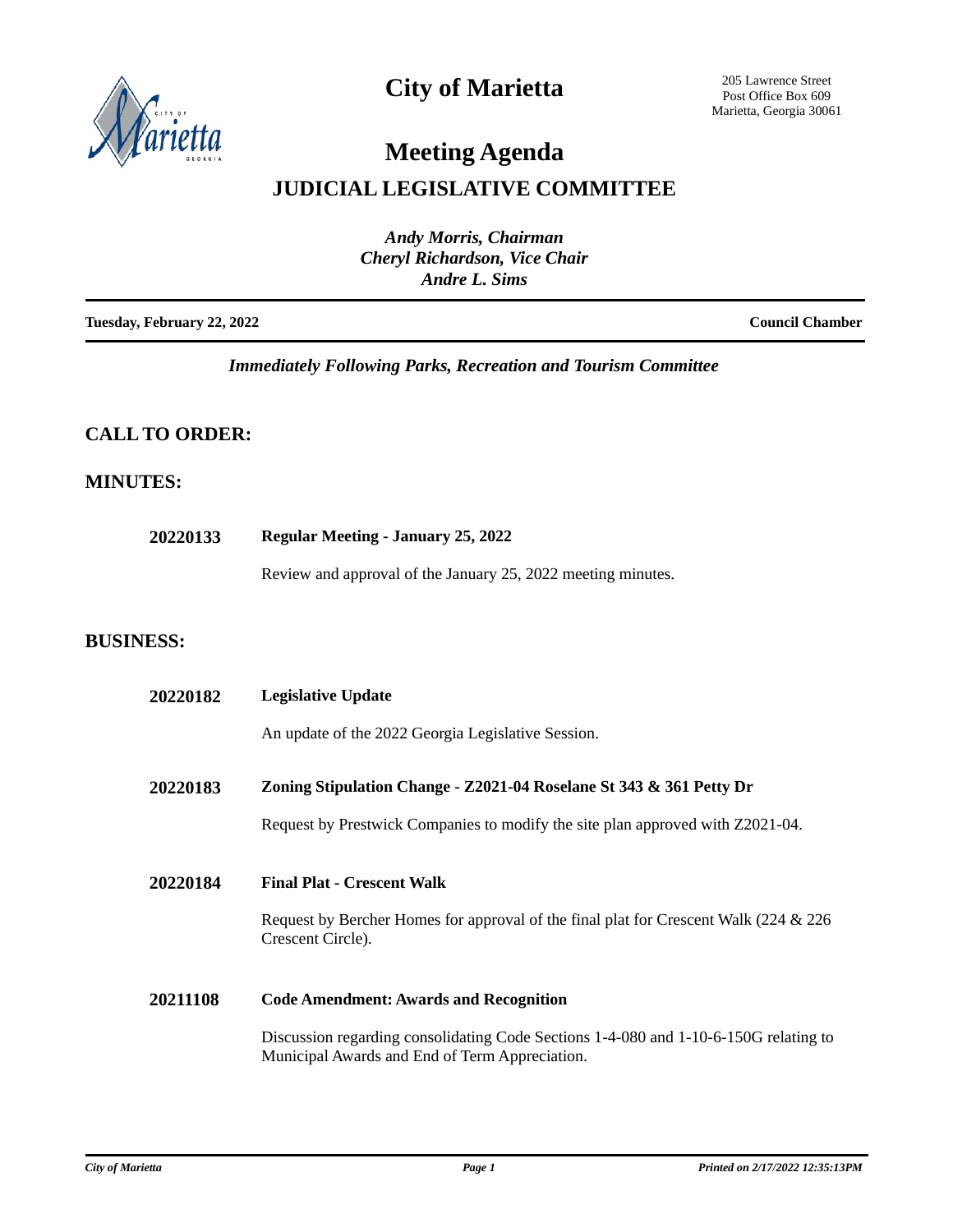**COMMITTEE** 

| 20220202 | <b>Repeal of the Clean City Commission Ordinance</b>                                                                                                                 |
|----------|----------------------------------------------------------------------------------------------------------------------------------------------------------------------|
|          | A motion to repeal ordinance 1-10-6-060 establishing the Clean City Commission and<br>approval of the dissolution of the $501(c)3$ Clean City nonprofit corporation. |
| 20220058 | <b>Code Enforcement Noise Ordinance</b>                                                                                                                              |
|          | Discussion of the Code Enforcement Noise Ordinance.                                                                                                                  |
|          | Requested by Council Member M. Carlyle Kent                                                                                                                          |
|          |                                                                                                                                                                      |
| 20220087 | <b>Sanitary Conditions and Procedures</b>                                                                                                                            |
|          | Discussion of proposed changes to Sect. 7-4-2-110 - Sanitary Conditions and Procedures.                                                                              |

### **ADJOURNMENT:**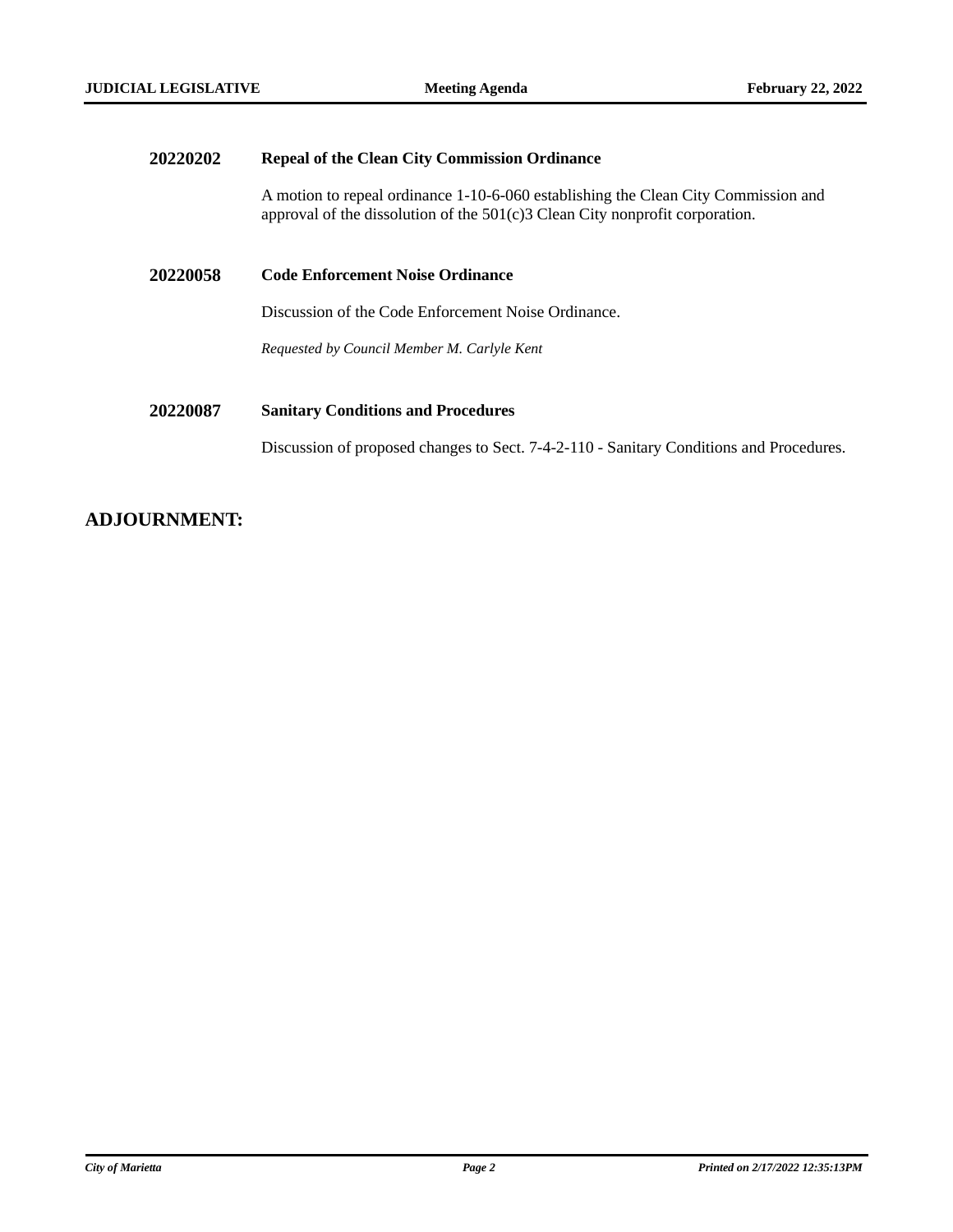

## **City of Marietta**

## **Meeting Summary JUDICIAL LEGISLATIVE COMMITTEE**

*Andy Morris, Chairman Cheryl Richardson, Vice Chair Andre L. Sims*

**Tuesday, February 22, 2022 Council Chamber**

| <b>Immediately Following Parks, Recreation and Tourism Committee</b> |                                                                                                                                                                                                                                                 |  |
|----------------------------------------------------------------------|-------------------------------------------------------------------------------------------------------------------------------------------------------------------------------------------------------------------------------------------------|--|
| 20220133                                                             | <b>Regular Meeting - January 25, 2022</b>                                                                                                                                                                                                       |  |
|                                                                      | Review and approval of the January 25, 2022 meeting minutes.<br><b>Approved and Finalized</b>                                                                                                                                                   |  |
| 20220182                                                             | <b>Legislative Update</b>                                                                                                                                                                                                                       |  |
|                                                                      | An update of the 2022 Georgia Legislative Session.<br><b>Reported</b>                                                                                                                                                                           |  |
| 20220183                                                             | Zoning Stipulation Change - Z2021-04 Roselane St 343 & 361 Petty Dr                                                                                                                                                                             |  |
|                                                                      | Motion to approve the request by Prestwick Companies to modify the site plan<br>approved with Z2021-04. This is a modification to the location of the building on<br>the site. All stipulations associated with Z2021-04 will remain in effect. |  |
|                                                                      | Recommended for Council Agenda Non Consent                                                                                                                                                                                                      |  |
| 20220184                                                             | <b>Final Plat - Crescent Walk</b>                                                                                                                                                                                                               |  |
|                                                                      | Motion to approve the final plat for Crescent Walk $(224 \& 226$ Crescent Circle).<br>Recommended for Approval - Consent Agenda                                                                                                                 |  |
| 20211108                                                             | <b>Code Amendment: Awards and Recognition</b>                                                                                                                                                                                                   |  |
|                                                                      | Discussion regarding consolidating Code Sections 1-4-080 and 1-10-6-150G<br>relating to Municipal Awards and End of Term Appreciation.                                                                                                          |  |
|                                                                      | <b>Tabled</b>                                                                                                                                                                                                                                   |  |
| 20220202                                                             | <b>Repeal of the Clean City Commission Ordinance</b>                                                                                                                                                                                            |  |
|                                                                      | Motion to approve an ordinance to repeal Article 1-10-6-060 of the City Code,<br>which established the Clean City Commission and approval of the dissolution of                                                                                 |  |

the 501(c)3 Clean City nonprofit corporation.